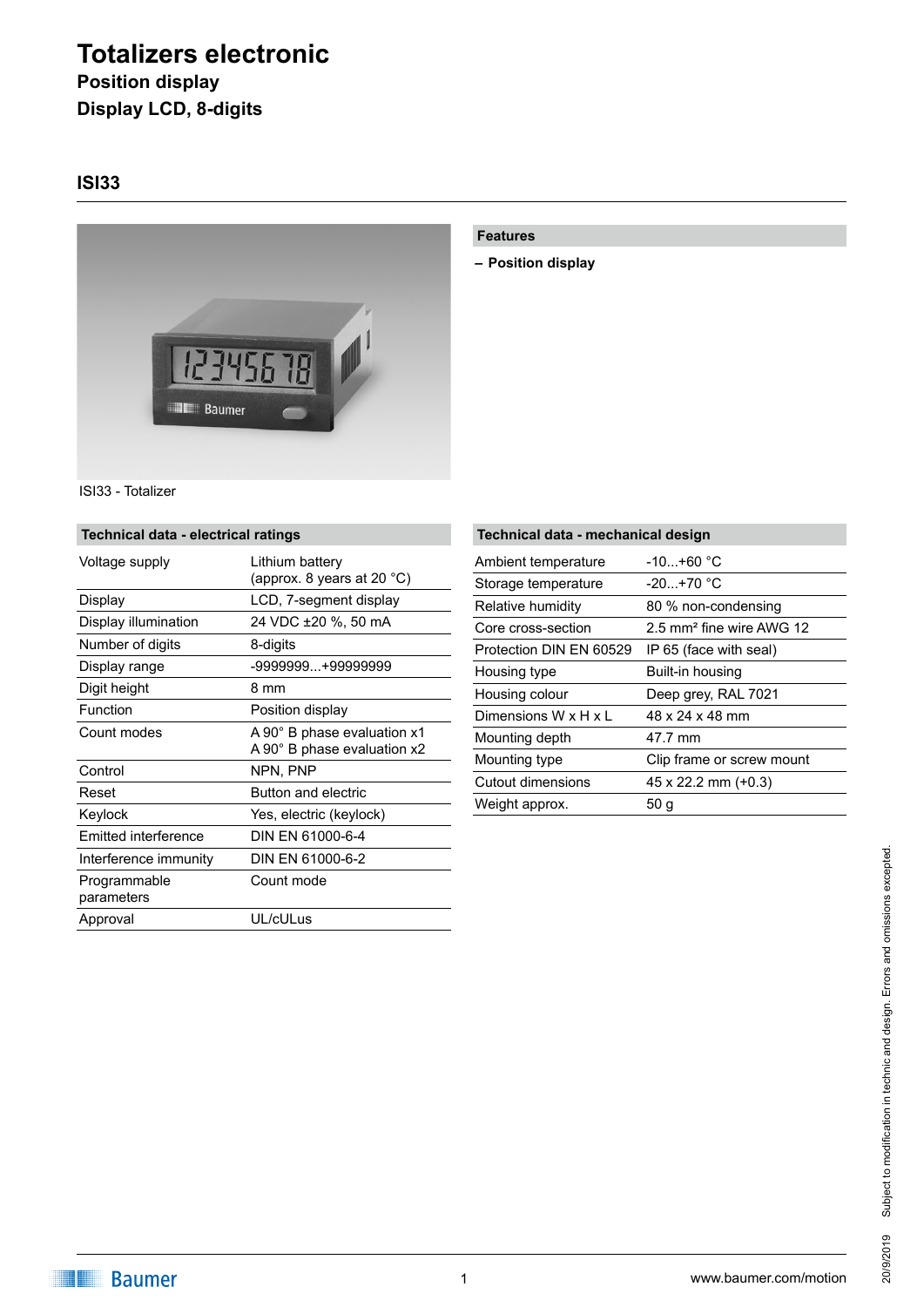# **Totalizers electronic Position display**

**Display LCD, 8-digits**

# **ISI33**

| <b>Type table</b>                             |                                                                                             |                                                                                             |  |
|-----------------------------------------------|---------------------------------------------------------------------------------------------|---------------------------------------------------------------------------------------------|--|
| <b>Without backlit</b><br><b>With backlit</b> | ISI33.010AA01<br>ISI33.010AB01                                                              | ISI33.011AA01<br>ISI33.011AB01                                                              |  |
| <b>Version</b>                                | <b>NPN</b>                                                                                  | <b>PNP</b>                                                                                  |  |
| <b>Brief description</b>                      | For position display or lenght<br>measurement in conjunction<br>with an incremental encoder | For position display or lenght<br>measurement in conjunction<br>with an incremental encoder |  |
| Signal input INP A                            | Counting input 0°<br>NPN. 3 kHz                                                             | Counting input 0°<br>PNP. 6 kHz                                                             |  |
| Signal input INP B                            | Counting input 90° out of phase<br>NPN. 3 kHz                                               | Counting input 90° out of phase<br>PNP. 6 kHz                                               |  |
| Operating mode                                | INP A 90 $^{\circ}$ INP B x1 or<br>INP A 90 $^{\circ}$ INP B $x2$                           | INP A 90 $^{\circ}$ INP B x1 or<br>INP A 90 $^{\circ}$ INP B $\times$ 2                     |  |

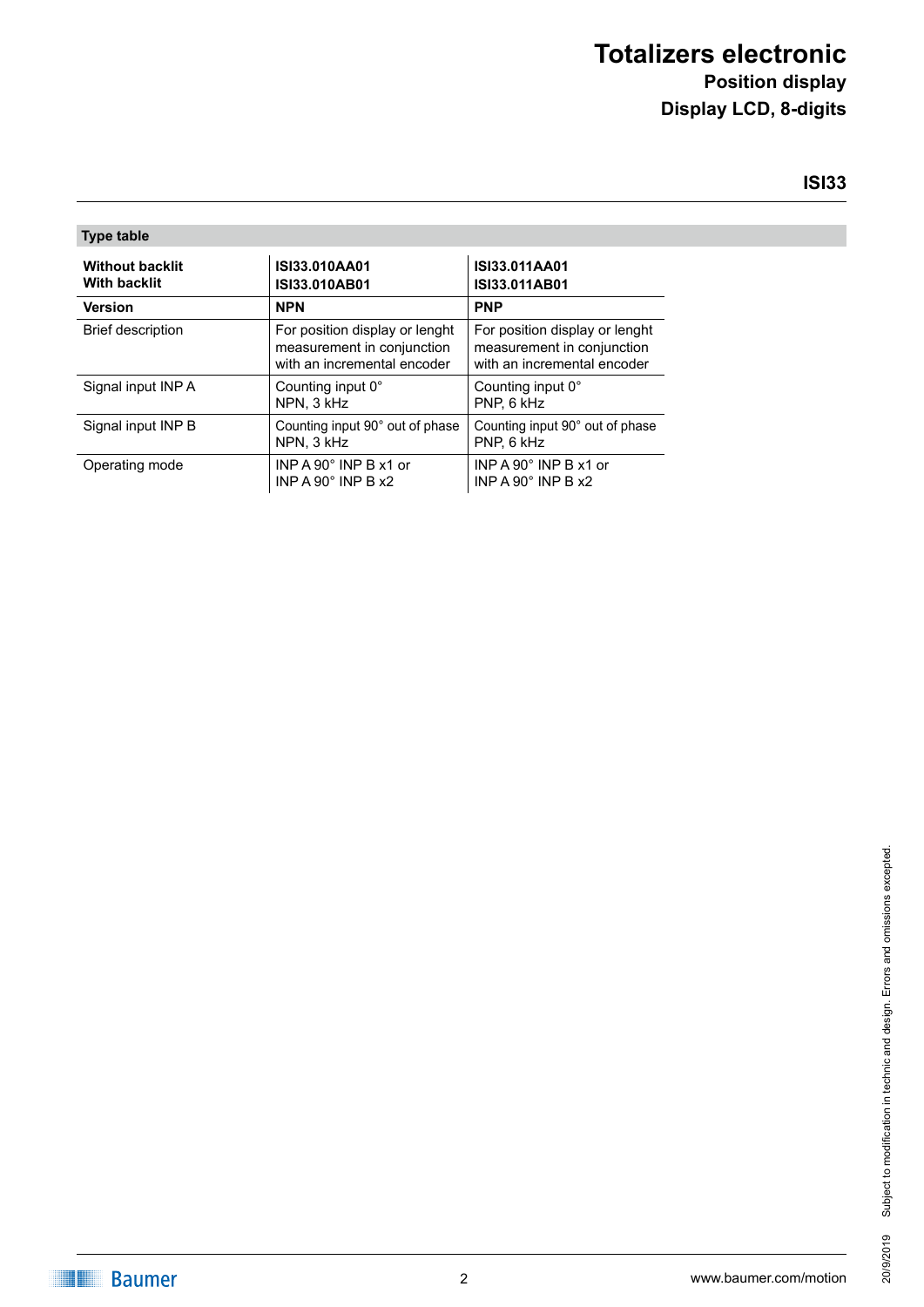# **Totalizers electronic Position display Display LCD, 8-digits**

## **ISI33**

#### **Part number**



#### **Connection diagram**



# Subject to modification in technic and design. Errors and omissions excepted. Subject to modification in technic and design. Errors and omissions excepted. 20/9/2019 20/9/2019